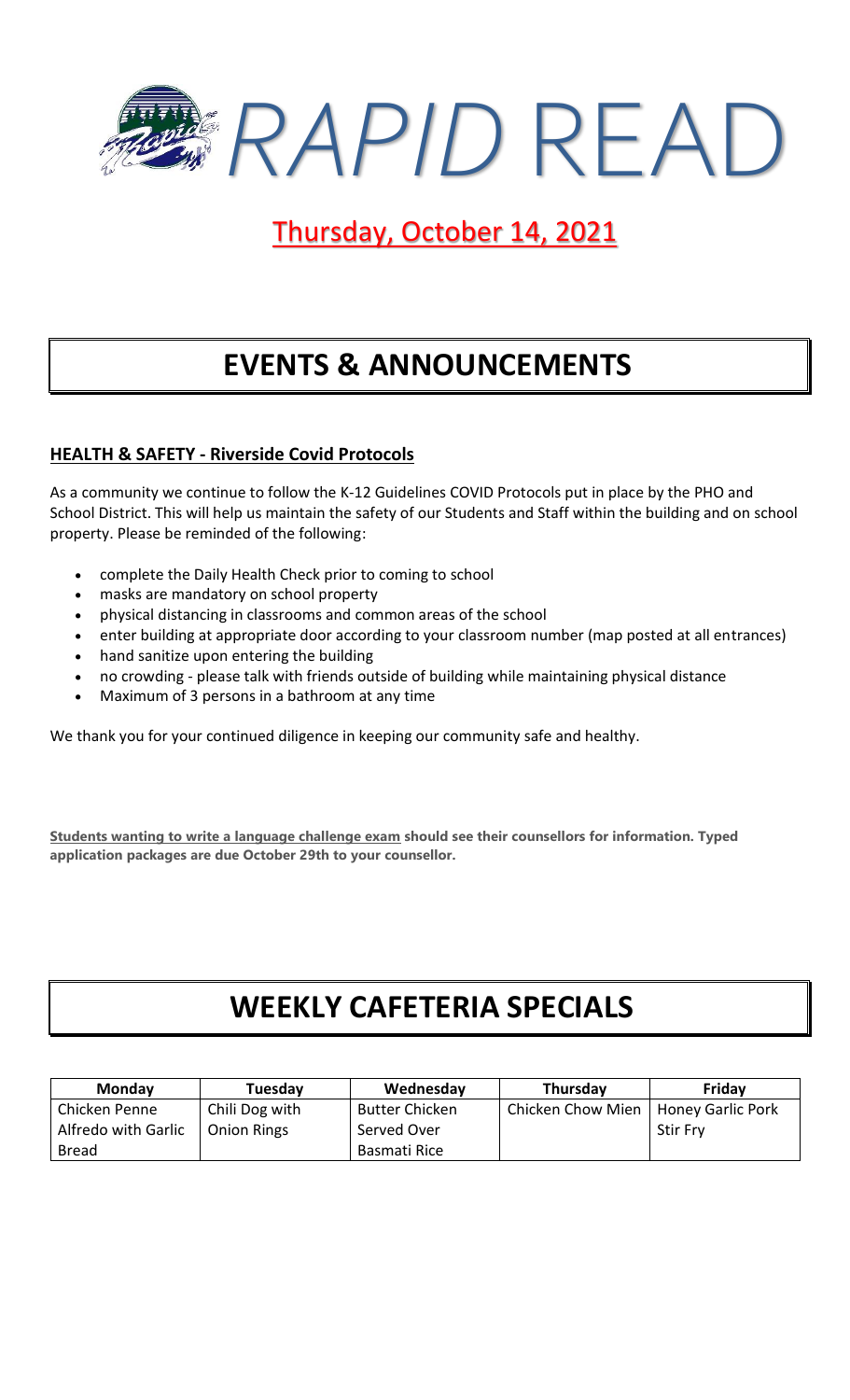## **SPORTS**

Our sports calendar can be found on our website under Athletics. Take a peek! <http://www.sd43.bc.ca/school/riverside/ProgramsServices/Sports/Pages/default.aspx#/=>

#### **Boys Home Games Soccer Schedules – Let's Cheer Them On!!!**

| Senior Boys Soccer Schedule |  | Junior Boys Soccer Schedule |  |  |                             |
|-----------------------------|--|-----------------------------|--|--|-----------------------------|
|                             |  | Mon. Oct. 18 Port Moody     |  |  | Thurs. Oct. 14 Charles Best |
|                             |  |                             |  |  | Wed. Oct. 27 Terry Fox      |
|                             |  |                             |  |  | Mon. Nov. 1 Centennial      |

#### Athletic Leadership – "Posting on Instagram" Check it out!

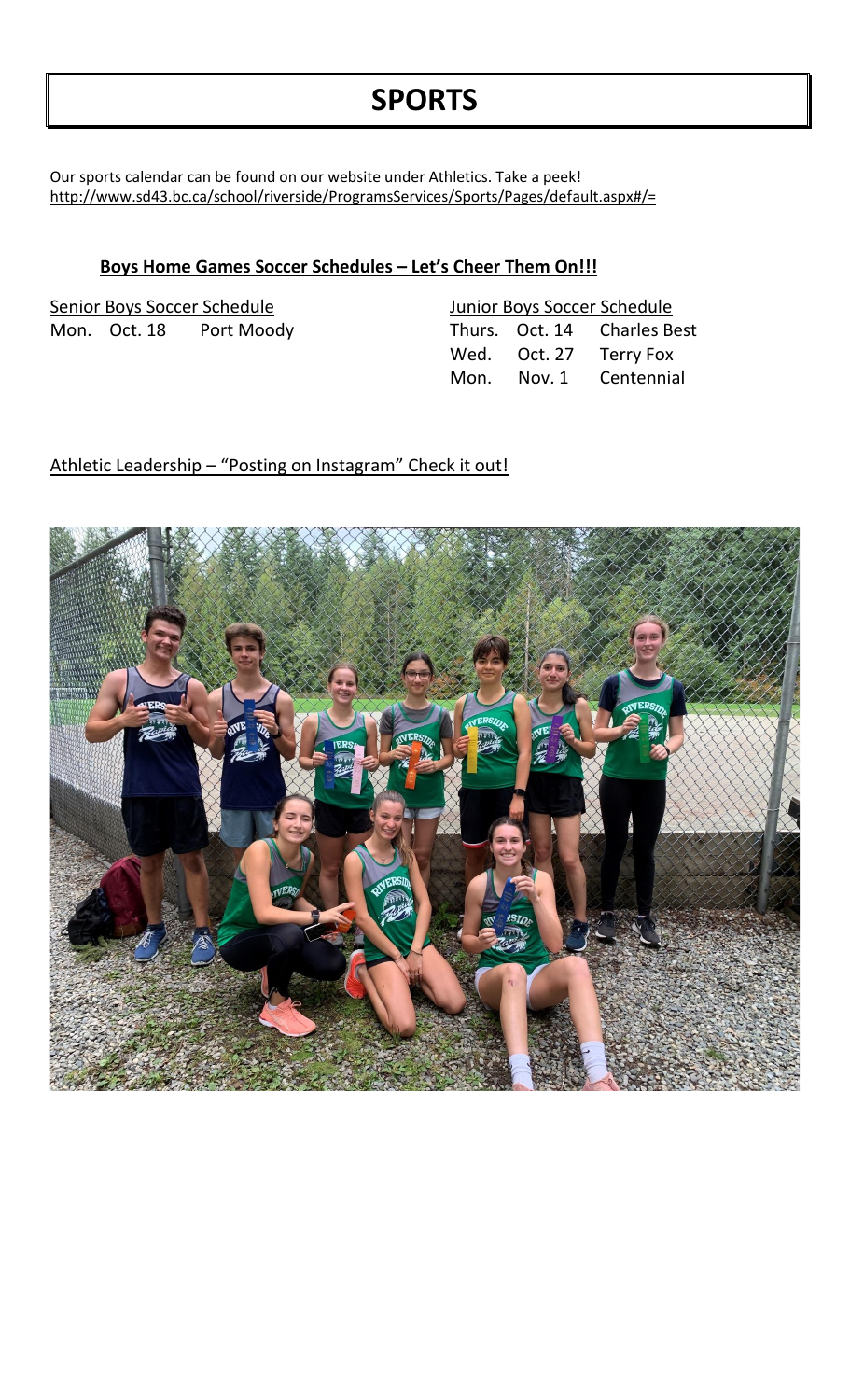### **CSSAA 2021 Senior Volleyball Season Schedule**

| Thu Oct 14 | 6:00 PM | <b>Centennial</b>     | Heritage Woods      | <b>Terry Fox</b>    | Girls       |
|------------|---------|-----------------------|---------------------|---------------------|-------------|
|            | 7:30 PM | <b>Centennial</b>     | Maple Ridge         | Centennial          | Girls       |
|            | 6:00 PM | <b>Port Moody</b>     | <b>Charles Best</b> | Port Moody          | <b>Boys</b> |
|            | 7:30 PM | <b>Port Moody</b>     | <b>Charles Best</b> | Port Moody          | Girls       |
|            | 6:00 PM | <b>STM</b>            | Riverside           | <b>STM</b>          | Girls       |
|            | 6:00 PM | <b>Pinetree</b>       | Gleneagle           | Pinetree            | <b>Boys</b> |
|            | 7:30 PM | <b>Pinetree</b>       | Gleneagle           | Pinetree            | Girls       |
| Tue Oct 19 | 6:00 PM | <b>Port Moody</b>     | Gleneagle           | Port Moody          | Girls       |
|            | 7:30 PM | <b>Port Moody</b>     | Gleneagle           | Port Moody          | <b>Boys</b> |
|            | 6:00 PM | <b>Terry Fox</b>      | Heritage Woods      | <b>STM</b>          | Girls       |
|            | 7:30 PM | <b>Terry Fox</b>      | Maple Ridge         | <b>Terry Fox</b>    | Girls       |
| Thu Oct 21 | 6:00 PM | <b>Charles Best</b>   | Centennial          | <b>Charles Best</b> | <b>Boys</b> |
|            | 7:30 PM | <b>Charles Best</b>   | Centennial          | <b>Charles Best</b> | Girls       |
|            | 6:00 PM | <b>Riverside</b>      | Pinetree            | Riverside           | <b>Boys</b> |
| Tue Oct 26 | 7:30 PM | <b>Riverside</b>      | Pinetree            | Riverside           | Girls       |
|            | 6:00 PM | <b>Pinetree</b>       | Port Moody          | <b>Terry Fox</b>    | Girls       |
|            | 7:30 PM | <b>Pinetree</b>       | <b>STM</b>          | Pinetree            | Girls       |
|            | 6:00 PM | <b>Heritage Woods</b> | Gleneagle           | Heritage Woods      | Girls       |
|            | 7:30 PM | <b>Heritage Woods</b> | Gleneagle           | Heritage Woods      | <b>Boys</b> |
|            | 6:00 PM | <b>Maple Ridge</b>    | <b>Charles Best</b> | Maple Ridge         | Girls       |
|            | 6:00 PM | <b>Riverside</b>      | Centennial          | Riverside           | Girls       |
|            | 7:30 PM | <b>Riverside</b>      | Centennial          | Riverside           | <b>Boys</b> |

# **INFO for Grade 12's**

Upcoming Post-Secondary Information Sessions: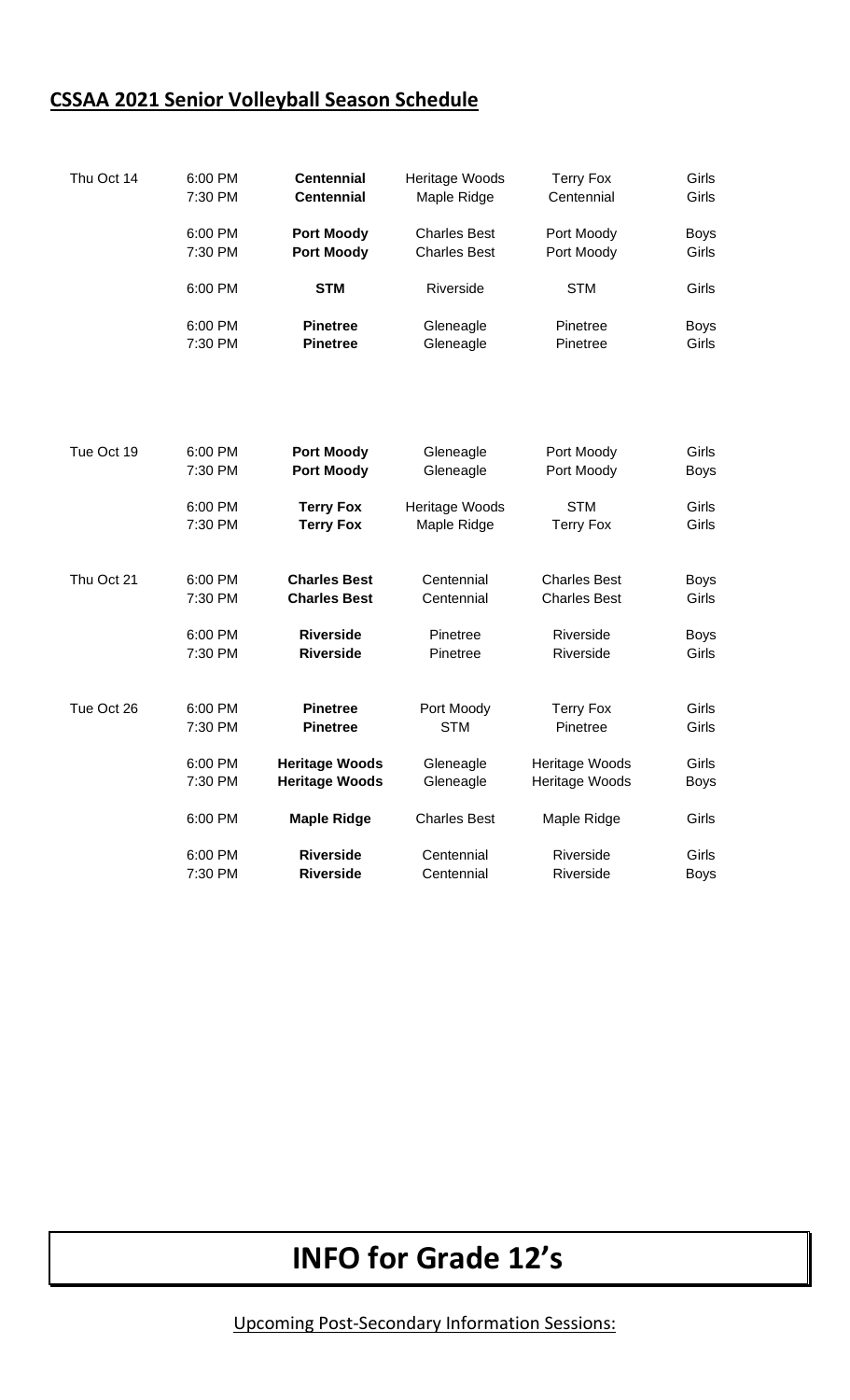#### (Please note these meetings are all Virtual)

- Oct. 14 UVIC Gustavson Business School 6:00 pm
- Oct. 18 U of Toronto 6:00pm
- Oct. 22 SFU 3:00-4:00pm
- Oct. 25 Education Planner BC "Parents as Education & Career Coaches 7:00-8:30pm
- Oct. 27 Ryerson University 4:00-5:00pm
- Oct. 28 Bishops University 6:00PM

Scholarship Meeting #2 November  $16<sup>th</sup>$  and  $17<sup>th</sup>$  at lunch Scholarship Meeting #3 March  $8<sup>th</sup>$  and  $9<sup>th</sup>$  at lunch

Any grade 12 female identifying electrician hopefuls? There is one spot remaining in the district electrician program beginning in February. See your counsellor or Mrs. David for more information

# **CLUBS**

**RSS TENNIS CLUB TEAM**- students interested in playing on the Tennis Team, please open MS TEAMS and join team via code:

#### **7fxjc4n**

From there, you will find the weekly updates on when we have hitting sessions at Gates Park (weather permitting). Season starts in the Spring of 2022, but we are starting to train and assemble our team in preparation for competition. You can also find Mr. Chee (coach and sponsor) in Portable 4 for more information.

RSS MODEL UN CLUB- Student-lead club. Normally meetings are held on MUNdays (Mondays) in Portable 4 but not every week. Please open MS Teams and join with this team code to receive daily updates. You can also find Mr. Chee (Sponsor Teacher) in portable 4 for more information.

### **b60ybje**

| <b>Name of Club/Organization/Team</b> | <b>Meeting Day(s)</b> | <b>Meeting Time</b> | <b>Meeting Location</b> |
|---------------------------------------|-----------------------|---------------------|-------------------------|
| American Sign Language Club           | Wednesday             | Lunch               | 223                     |
| Antiracism Club                       | Friday                | Lunch               | 110                     |
| <b>BC Children's Hospital Club</b>    | Thursday              | Lunch               | 212                     |
|                                       |                       |                     | 216 - TEAMS             |
| <b>Chess Club</b>                     | Friday                | Lunch               | code: e3vnc35           |
| <b>Community Connections Club</b>     | Friday                | Lunch               | 202                     |
| Debate Club                           | Monday                | 11:45am             | 210                     |
| Dungeons & Dragons Club               | Tues/Thurs            | Lunch               | 126                     |
| <b>Environmental Club</b>             | Wednesday             | Lunch               | 109                     |
| <b>Fashion Club</b>                   | Tuesday               | Lunch               | 127                     |
| <b>Fitness Club</b>                   | $M - Th$              | $3:15 - 4pm$        | <b>Fitness Center</b>   |
|                                       | Friday, see           |                     |                         |
| <b>Flying Club</b>                    | website               | Lunch               | 215                     |
| Gamer's Club                          | Friday                | Lunch               | 112                     |
| GIVE4GOOD                             | Thursday              | Lunch               | 111                     |
| <b>Grad Committee</b>                 | Tuesday               | Lunch               | 124                     |
| Improv Club (River's Edge Theatre's   |                       |                     |                         |
| Improve Improv)                       | Thursday              | $3:15 - 5p$ m       | Theatre, 131            |
| <b>LGBTQ Club</b>                     | Thursday              | Lunch               | 110                     |
| <b>Mental Health Awareness Club</b>   | Monday                | Lunch               | 226                     |